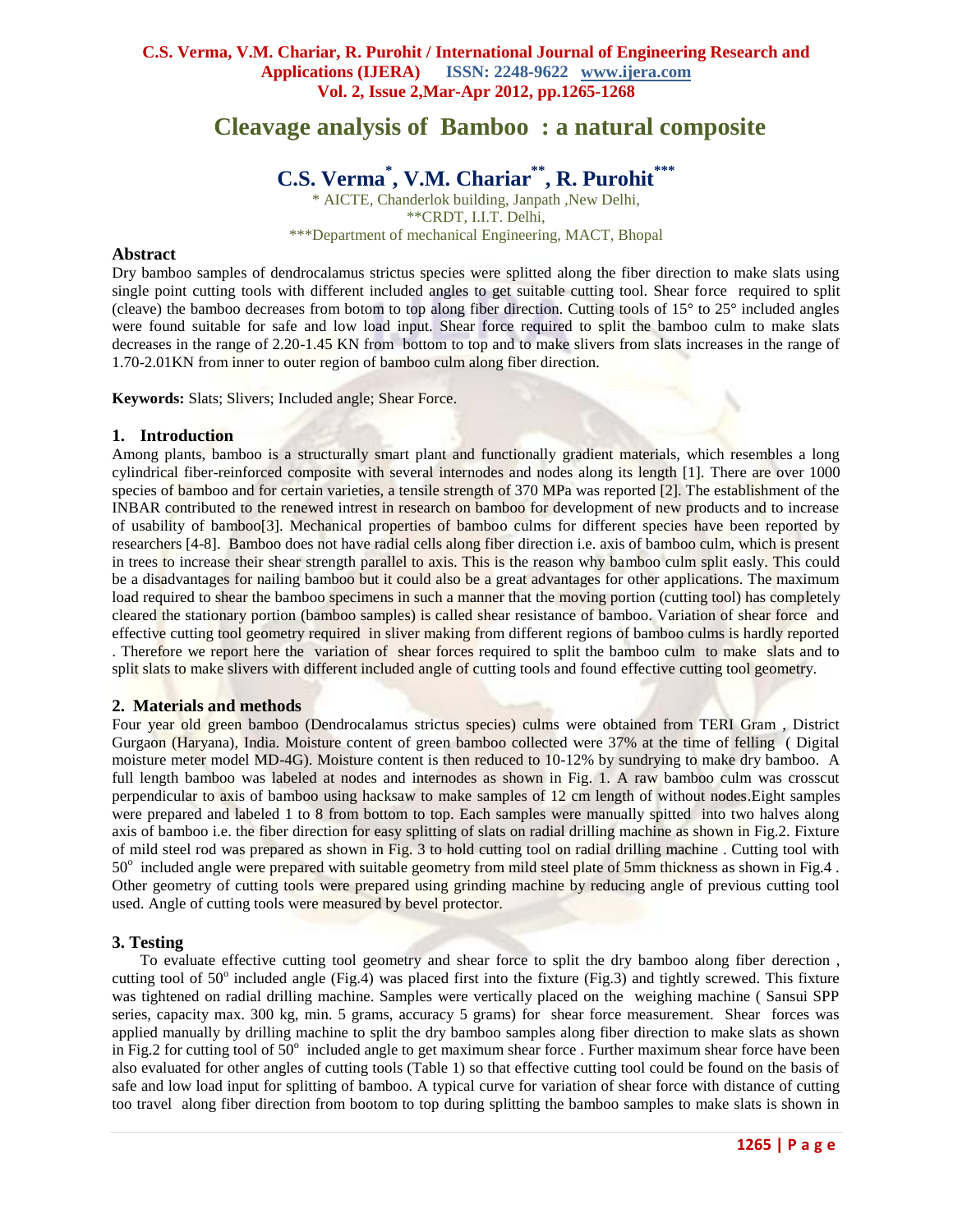# **C.S. Verma, V.M. Chariar, R. Purohit / International Journal of Engineering Research and Applications (IJERA) ISSN: 2248-9622 www.ijera.com Vol. 2, Issue 2,Mar-Apr 2012, pp.1265-1268**

Fig. 5. Slats obtained from each samples from previous experiments were further splitted for making slivers using cutting tool of 20° included angle along fiber direction from inner to outer of bamboo culm. The maximum shear force required to split the slat to make slivers is given in Table 2.

# **Table 1**

# **Shear force (KN) to split dry bamboo into slats**

| Samp           | Included angle of cutting tools |                                                                         |                     |            |            |            |              |              |  |
|----------------|---------------------------------|-------------------------------------------------------------------------|---------------------|------------|------------|------------|--------------|--------------|--|
| le             | $50^\circ$                      | $45^\circ$                                                              | $40^\circ$          | $35^\circ$ | $30^\circ$ | $25^\circ$ | $20^{\circ}$ | $15^{\circ}$ |  |
|                | 2.55                            | 2.54                                                                    | 2.54                | 2.30       | 2.22       | 2.20       | 2.10         | 1.95         |  |
| 2              | 2.53                            | 2.50                                                                    | 2.50                | 2.30       | 2.20       | 2.13       | 2.08         | 1.88         |  |
| 3              | 2.45                            | 2.45                                                                    | 2.42                | 2.28       | 2.12       | 2.08       | 1.97         | 1.82         |  |
| $\overline{4}$ | 2.10                            | 2.09                                                                    | 2.08                | 2.00       | 1.97       | 1.91       | 1.87         | 1.70         |  |
| 5              | 1.90                            | 1.83                                                                    | 1.80                | 1.72       | 1.71       | 1.69       | 1.65         | 1.65         |  |
| 6              | 1.88                            | 1.88                                                                    | 1.82                | 1.71       | 1.68       | 1.65       | 1.59         | 1.55         |  |
| 7              | 1.74                            | 1.73                                                                    | 1.70                | 1.67       | 1.60       | 1.54       | 1.53         | 1.53         |  |
| 8              | 1.64                            | 1.60<br>$\mathbf{r}$ and $\mathbf{r}$ and $\mathbf{r}$ and $\mathbf{r}$ | 1.58<br>$1^{\circ}$ | 1.55       | 1.49       | 1.45       | 1.34         | 1.30         |  |

Length of testing materials: 12cm

**Table 2**

# **Shear force (KN) to split slats into slivers with cutting tool of 20<sup>o</sup>included angle**

| Sample No.     | Regions of bamboo culms |        |       |  |  |  |
|----------------|-------------------------|--------|-------|--|--|--|
|                | inner                   | Middle | outer |  |  |  |
|                | 1.90                    | 1.92   | 2.01  |  |  |  |
| 2              | 1.88                    | 1.91   | 1.99  |  |  |  |
| 3              | 1.82                    | 1.85   | 1.89  |  |  |  |
| $\overline{4}$ | 1.80                    | 1.82   | 1.88  |  |  |  |
| 5              | 1.80                    | 1.82   | 1.87  |  |  |  |
| 6              | 1.75                    | 1.79   | 1.87  |  |  |  |
| 7              | 1.72                    | 1.75   | 1.86  |  |  |  |
| 8              | 1.70                    | 1.75   | 1.80  |  |  |  |

Length of testing materials: 12cm



Fig. 1. Bamboo culms and sample.

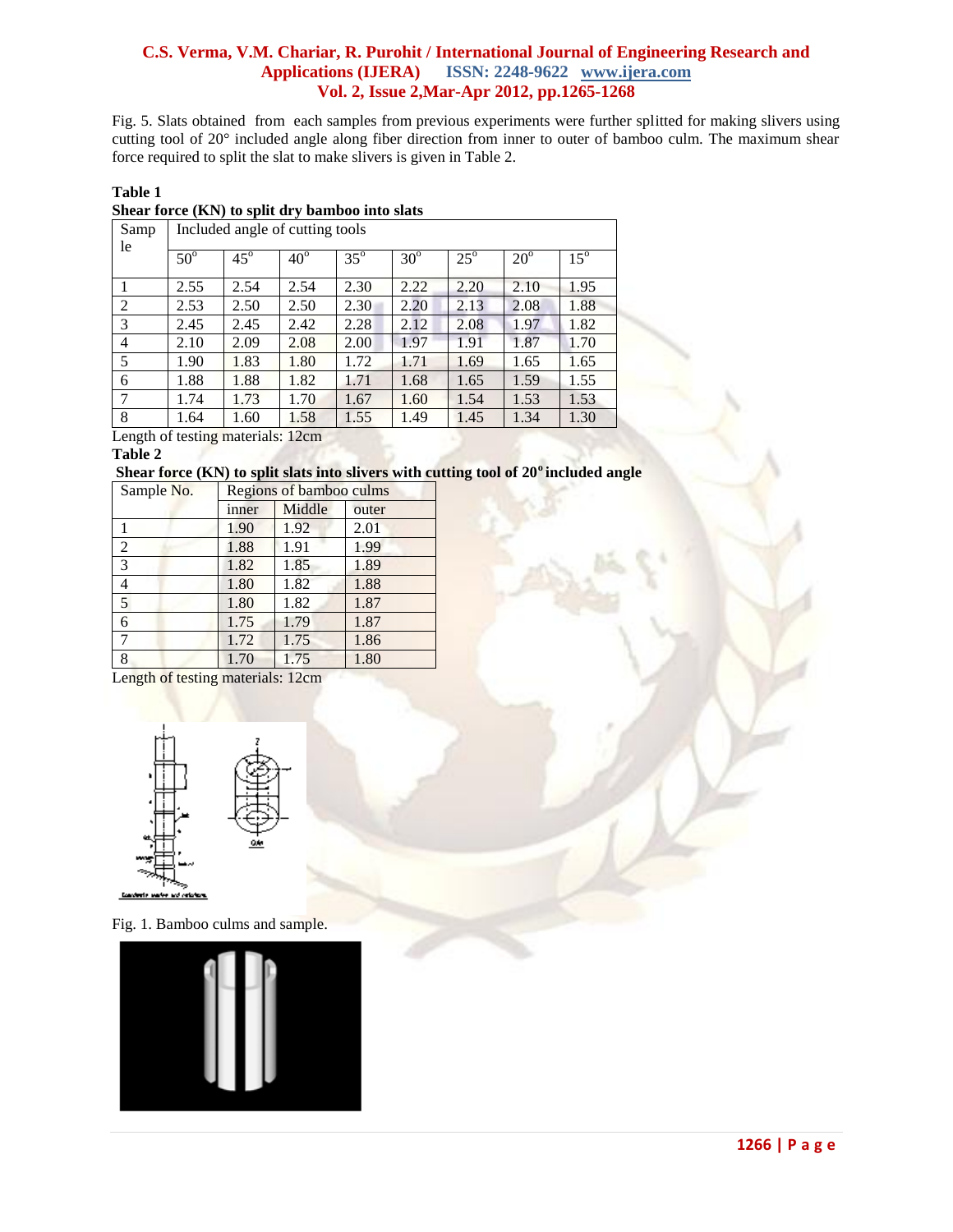# **C.S. Verma, V.M. Chariar, R. Purohit / International Journal of Engineering Research and Applications (IJERA) ISSN: 2248-9622 www.ijera.com Vol. 2, Issue 2,Mar-Apr 2012, pp.1265-1268**

Fig. 2. 3D View of sectional slats.



# **4.Results and Discussion**

It was observed that the dry bamboo culm were splitted completely into two slats after certain distance travel of cutting tool along fiber direction where shear force required to split the dry bamboo culm to make slats decreases with decrease in included angle of cutting tools but distance traveled by cutting tools along fiber direction increases with decrease in included angle. Distance above which shear force were drastically reduced to low level is known as critical distance and after this distance shear force was continue at low level just before of end of split and finally become zero to split the dry bamboo culm into slats (Fig. 5) . It were observed that critical distance were less than depth of cutting tool included angle (i.e. depth =  $2.5 \text{ mm/tan10}^{\circ} = 14 \text{mm}$ ).



Fig.5. A typical curve for variation of shear force with cutting tool travel distance along fiber direction from bottom to top of bamboo culm.